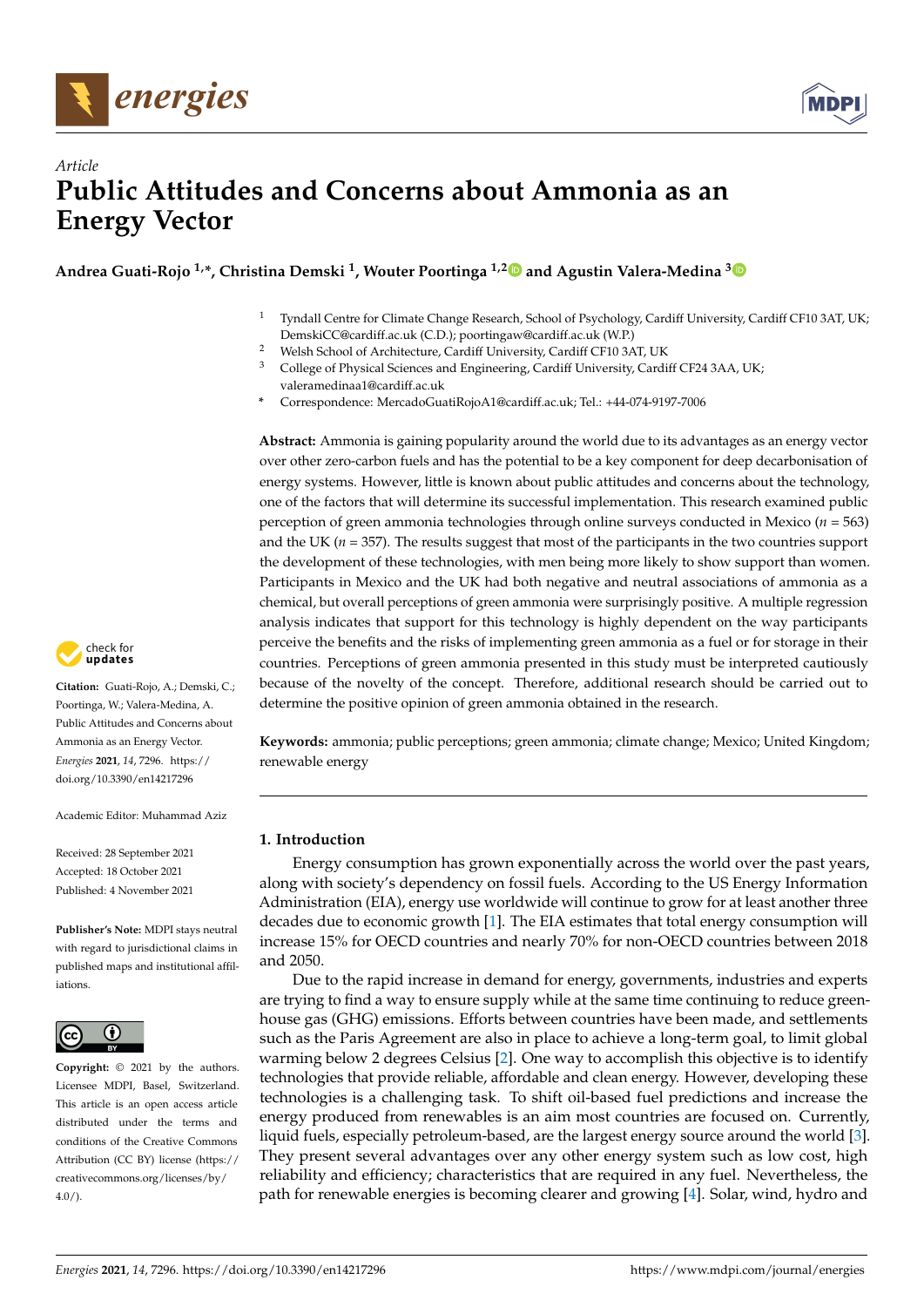marine energy, among other green technologies, will become cheaper and more efficient in the next decades, leading to a new era in energy generation [\[5\]](#page-12-4).

This energy transition will only be possible through technological innovation, particularly by finding zero-carbon alternatives and new ways to store excess energy from renewables. This is not an easy task; finding a zero-carbon fuel that also remains economically beneficial and reliable is currently a challenge. When referring to storage methods, there are many possible options available in the market, but the most popular and technologically matured option is batteries. However, these devices currently represent low efficiency and high costs for long-term storage [\[6\]](#page-12-5). Currently, only a few zero-carbon fuels exist (i.e., hydrazine, hydrogen sulphide, ammonium nitrate, ammonia, etc.) that can be used for energy storage. Research indicates that amongst these, hydrogen and ammonia are the most promising [\[7\]](#page-12-6).

Ammonia ( $NH<sub>3</sub>$ ) is a well-known chemical that is mainly used as a fertiliser. Currently is the second most-produced chemical worldwide, just after sulphuric acid [\[8\]](#page-12-7). As a fuel and storage method, it relies on its high-hydrogen content and is considered the main candidate for a transition to a decarbonised society [\[9\]](#page-12-8). As an energy vector, it can be used in Internal Combustion Engines (ICE), Combine Cycle Gas Turbines (CCGT) or as a chemical for Carbon Capture and Storage (CCS). As a storage method, it can be used as a chemical battery to store energy for longer periods [\[10\]](#page-12-9). In this process, ammonia simulates a battery. The excess energy from renewables is used to split the water and obtain hydrogen; consequently, this hydrogen is stored in tanks and used when and where it is needed.

With its current applications as a fertiliser and chemical compound, the knowledge and infrastructure already established, along with the attractive characteristics as a zerocarbon fuel, industries are increasingly investing in  $NH<sub>3</sub>$  as an energy vector and storage method [\[11–](#page-13-0)[13\]](#page-13-1). However, little is known about public attitudes and concerns around this technology, one of the factors that will support its successful implementation and facilitate energy policy targets.

Public acceptance of energy technology is complex and therefore difficult to study. A new energy technology often brings several benefits for the public, especially when referring to zero-carbon technologies. Yet, as with any technology, it is always a challenge to understand people's responses to them. Numerous factors are known to play a role, such as emotions, cultural backgrounds, associations, place attachment, to mention a few [\[14\]](#page-13-2). This topic has become more popular among companies, authorities and private local investors who are starting to involve the public at earlier stages of the development of new systems. Research about the participation of the general public in the development of emerging energy systems is becoming more popular and considered essential in the development of upstream technologies [\[15,](#page-13-3)[16\]](#page-13-4). As new technologies keep expanding, more questions and, therefore, more answers will be required to implement new energy alternatives.

In the case of hydrogen energy systems, the interest from different sectors is growing, and there are several studies trying to understand people's attitudes towards this fuel [\[17\]](#page-13-5), recognising the significance of involving social contexts and processes in the deployment of a hydrogen economy [\[18\]](#page-13-6).

However, this is not the case with ammonia-based technologies. Currently, there are no formal studies that have examined public perception of ammonia as a potential energy vector or storage medium. Therefore, this research aims to provide the first empirical study examining public perceptions of green ammonia in two different countries. Developing studies such as the one presented below will allow us to establish the foundations for the recognition of public perceptions around this subject; enabling future stakeholders to consider the findings during the development of new technologies fuelled by NH3.

# **2. Materials and Methods**

This study focused on two specific countries, Mexico and the UK. Mexico currently has high revenues in agriculture and depends on ammonia as a fertiliser. It therefore has an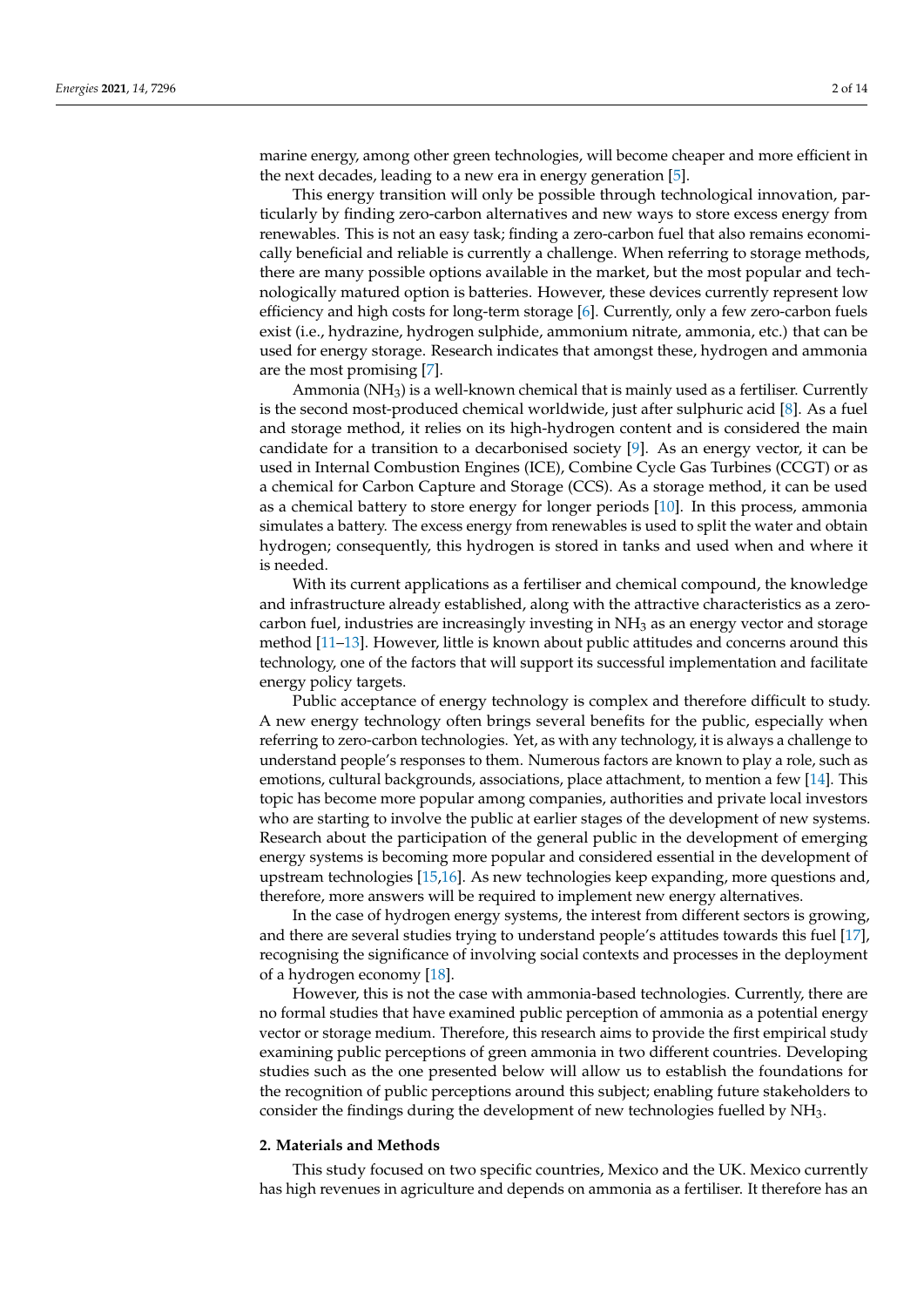existing infrastructure for the transportation and storage of ammonia gas, as well as local knowledge in the farming industry, which may translate into positive acceptance by local Mexican communities. In the UK, ammonia presents an opportunity to store excess energy produced by renewable energy technologies, with increasing interest and investment in ammonia projects around Europe but mainly in the UK.

Analysing two different countries provides an opportunity to examine the potential deployment of ammonia projects in two different contexts. This research aimed to (1) gain a better understanding of what people's initial responses are when presented with the idea of ammonia as an energy vector and energy storage; (2) understand how people's socio-cultural context shape their opinion about a specific element: their different point of views towards different scenarios; and (3) investigate topics related to the perception of climate change and energy sources.

The results presented in this paper are part of a larger project examining public perceptions of green ammonia technologies, involving additional interviews with stakeholders and focus groups with the general public (see Supplementary S1 for a detailed description of the general project).

#### *2.1. Participants: Recruitment Measures*

Data for this study were collected between May and June 2020. A carefully designed questionnaire was distributed online using the Qualtrics survey platform in Mexico and the UK (Supplemetary). This method is considered a suitable option for public perception studies as it produces valid and reliable results that can be generalised [\[19\]](#page-13-7). Additionally, surveys allowed us to reach a wider range of the population in both nations, which is the best option for countries such as Mexico, which holds one of the largest populations in the world. Participants were recruited through snowball sampling; this consists of distributing the questionnaire amongst members of the populations who are available to the researcher [\[20\]](#page-13-8). For this study, the survey was distributed first to colleagues and friends close to the researchers, who passed it on to other people until subsequently a larger number of participants is reached. This type of sampling is applied when samples with the target characteristics are not easily accessible. The data collection process had a total duration of four weeks. In the end, a total number of 357 participants in the UK and 563 in Mexico was achieved.

## *2.2. Questionnaire and Structure*

The questionnaire was divided into seven sections covering the topics of (1) demographic profile, (2) perception of climate change, (3) pro-environmental behaviour (PEB), (4) climate change and overpopulation, (5) climate change knowledge, (6) perceptions of green ammonia technologies, and (7) views on the deployment of green ammonia in their country (see Supplementary S2 for complete questionnaire). Our main objective was to understand the participants' previous knowledge and concerns about climate change, to later introduce the concept of green ammonia and analyse their attitudes about this new alternative energy system.

The results for each of the seven topics are described in this paper in the same order as they are listed.

Most of the questions in the survey were close-ended questions, consisting predominantly of Likert-scale answering scales. The response scales were designed to range from negative to positive (e.g., strongly disagree to strongly agree), with a neutral option in between (neither agree nor disagree). Questions were designed to be five- or seven-point scale. The questions were coded so that higher scores indicate higher agreement, concern, support, favourability, etc., where necessary items were re-coded to reflect this.

Data gathered from the survey were analysed using a different range of statistical methods. This study applied mainly basic statistical approaches such as frequency distributions, descriptive statistics, *t*-tests and z-tests.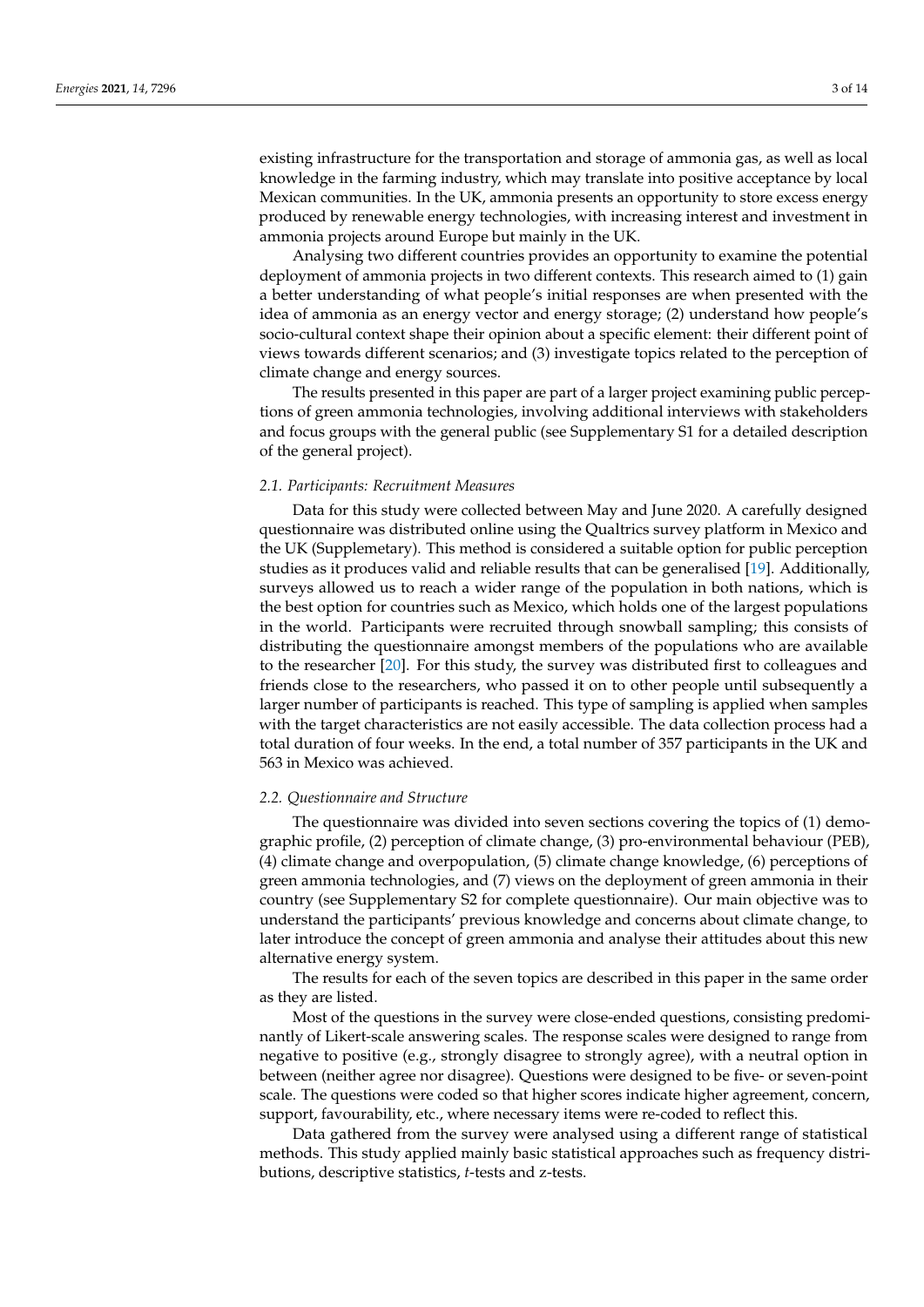An independent *t*-test was used to compare the means of the sample across the two countries. Post-hoc comparisons were used with Bonferroni corrections to adjust for multiple testing [\[21\]](#page-13-9). Further statistical methods, such as linear and multiple regressions, were used to understand what factors are associated with the support of green ammonia technologies. For open-ended questions, the most common answers were identified and divided into categories. Consequently, each category was then split by topics providing a code for each of these. For example, for the question about a location, both countries were divided into different areas according to the political division in each country (the UK in 12 and Mexico in 5). Each of these areas was assigned a value that allowed us to quantify the data and obtain a precise number of participants living in a certain location. For questions about green ammonia, the process started with all the responses being scanned to obtain a general idea of the most common answers. Next, different categories were created to summarise these responses. Once we established values for each category/coding, then each of the responses from participants was given a value depending on the answer (new values were created if needed). This allowed us to quantify the answers and measure the most common responses in terms of percentages.

#### **3. Results**

## *3.1. Demographic Profile*

The Mexican sample was slightly more balanced in terms of gender than the UK sample, with just a slightly higher female participation compared to men ( $F = 56.8\%$ ,  $M = 42.8\%$ ). Most of the participants were between 25 and 34 years old, held a university degree (53.6%) and worked full time (63.2%). When asking about political orientation they placed themselves on the right side of the spectrum  $(M = 5.69, SD = 2.26)$  (The question required participants to rate their political orientation from 0 to 10 ( $0 =$  left 10 = right)).

The UK sample had a high number of female participants (67.2%), with an average age of 35–44 years old. The educational level amongst participants was higher than in Mexico, with a majority holding a postgraduate degree (49.9%) and working full time (55.2%). The UK sample has a higher percentage of retired participants (8.7%) than the Mexico sample (4.8%). The participants in the UK also indicated a more left-wing political ideology ( $M = 3.77$ ,  $SD = 2.19$ ). The two country samples (see Table [1\)](#page-3-0) cannot be considered representative of their national population.

<span id="page-3-0"></span>**Table 1.** Demographic profile of survey respondents.

|                                    | Mexico                      | UK                          |
|------------------------------------|-----------------------------|-----------------------------|
| Gender                             | Female (56.8%) Male (42.8%) | Female (67.2%) Male (30%)   |
| Age                                | 25–44 years old             | 35–44 Years old             |
| Level of education                 | University degree (53.6%)   | Postgraduate degree (49.9%) |
| <b>Working Status</b>              | Working full time (63.2%)   | Working full time (55.2%)   |
| Political Orientation <sup>1</sup> | Right wing $(M = 5.29)$     | Left wing $(M = 3.77)$      |

<sup>1</sup> The question required participants to rate their political orientation from 0 to 10 (0 = left 10 = right).

#### *3.2. Climate Change Perceptions*

Results from the survey indicate similar perceptions of climate change in the two countries. Most of the participants from Mexico and the UK think the world's climate is definitely changing (UK 88.7%, Mexico 95.7%), report to feel extremely or very concerned about climate change (UK 60.9%, Mexico 68.2%) and believe that climate change is caused entirely or mainly by human activity (UK 84.1%, Mexico 81.4%).

Nevertheless, when asked about the seriousness of climate change (how serious of a threat, if at all, is climate change to each of the following: you and your family, UK/Mexico as a whole, people in developing countries, people in developed countries; the responses were measured on a 5-point scale from not at all serious to extremely serious), results show that the UK think climate change is less of a threat for themselves and their country than the Mexican sample; however, both countries perceive climate change as a very or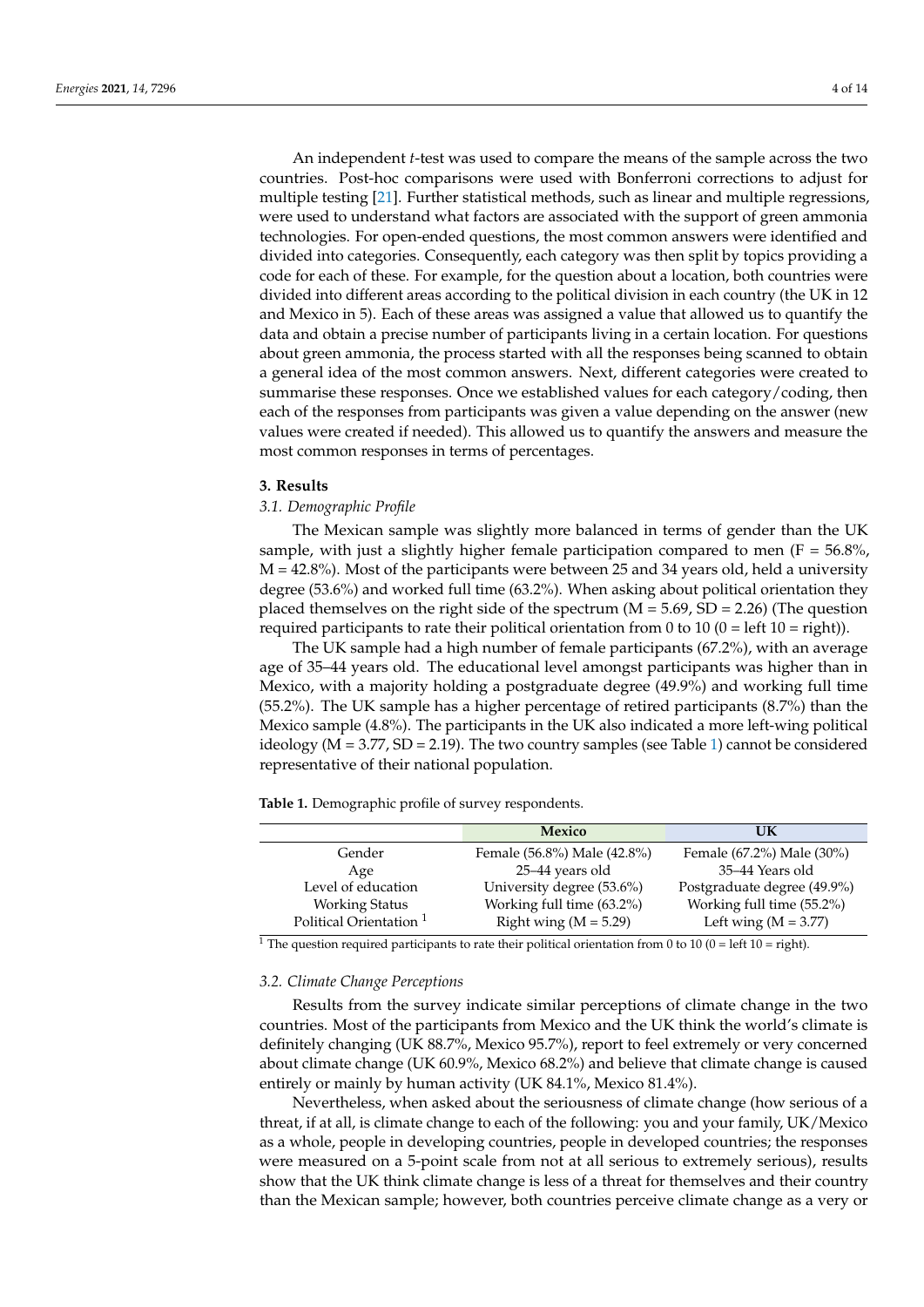extremely serious threat for developing countries (UK 61.4%, Mexico 70.1%). Additionally, participants from both countries agree that it is the national government that is mainly responsible for acting on the issue (UK 75.4%, Mexico 83.7%), followed by the industry (UK 61.1%, Mexico 80.8%).

#### *3.3. Pro-Environmental Behaviour (PEB)*

This section consisted of a series of PEB activities where participants needed to rate each action on a 5-point scale (1-Never–5-Always) on how often they plan to execute them (see Table [2](#page-4-0) below).

<span id="page-4-0"></span>**Table 2.** List of PEB actions displayed in order of frequency depending on the answers from each country. Percentages displayed for responses: "almost" and "most of the times".

|    | Mexico                                                     |        | $\frac{0}{0}$       | <b>UK</b>                                                  |        | $\frac{0}{0}$              |
|----|------------------------------------------------------------|--------|---------------------|------------------------------------------------------------|--------|----------------------------|
|    |                                                            | Always | Most of the<br>Time |                                                            | Always | Most of the<br><b>Time</b> |
| 1  | Turn off lights when not using them                        | 74.6   | 21.6                | Recycle                                                    | 82.8   | 14.4                       |
| 2  | Turn off tap when brushing their teeth                     | 78     | 12                  | Turn off lights                                            | 70.3   | 26.9                       |
| 3  | Drive economically                                         | 36.5   | 42                  | Turn off the tap when<br>brushing their teeth              | 68.9   | 13.3                       |
| 4  | Save water by taking shorter showers                       | 36.5   | 29.9                | Drive economically                                         | 39.2   | 41.1                       |
| 5  | Buy environmentally friendly<br>products                   | 23.5   | 40.4                | Reuse or repair items instead<br>of throwing them away     | 29.2   | 37.6                       |
| 6  | Recycle                                                    | 29.9   | 32.4                | Compost kitchen waste                                      | 59.3   | 7.4                        |
| 7  | Reuse or repair items instead of<br>throwing them away     | 22.1   | 37.4                | Walk, cycle or take public<br>transport for short journeys | 35.3   | 30                         |
| 8  | Buy products with less packaging                           | 19.5   | 37.8                | Save water by taking<br>shorter showers                    | 29.1   | 28.6                       |
| 9  | Share a car journey with someone else                      | 23     | 31                  | Buy products with less<br>packaging                        | 12.6   | 39.9                       |
| 10 | Walk, cycle or take public transport<br>for short journeys | 26.0   | 26.3                | Buy environmentally<br>friendly products                   | 11.8   | 39.6                       |
| 11 | Buy food that is organic                                   | 11.1   | 34.4                | Cut down the amount you fly                                | 23.1   | 30.2                       |
| 12 | Cut down the amount you fly                                | 17.1   | 21.1                | Buy food which is organic                                  | 7      | 31.8                       |
| 13 | Avoid eating meat                                          | 7.8    | 13.5                | Avoid eating meat                                          | 22.1   | 13.9                       |
| 14 | Compost kitchen waste                                      | 11.6   | 9.2                 | Share a car journey with<br>someone else                   | 11.8   | 17.4                       |

Participants from both countries plan to engage in the activities presented equally often, with a high number of participants indicating that in the next month, they plan to carry out most of these actions about half the time or most of the time. Generally, we can observe that the actions that participants from both countries intend to perform more often in the next month are turning off lights when not using them, turning off the tap when brushing their teeth and driving economically. However, it also becomes evident throughout this section that the activities participants plan to carry out less frequently (avoid eating meat, buy food that is organic and cut down the amount they fly) are the ones with the highest impact on the environment [\[22\]](#page-13-10).

#### *3.4. Climate Change and Overpopulation*

Overpopulation is a topic often associated with climate change, and which some would describe as the "root of the problem" [\[23\]](#page-13-11). Nevertheless, we need to take into consideration that the impact on climate change from developed nations is significantly larger than developing countries [\[24\]](#page-13-12). According to a report conducted by the Stockholm Environment Institute (SEI) and Oxfam, the richest 10% of the population was responsible for 49% of carbon emissions in 2015, whereas the poorest 50% were responsible for only 7% [\[25\]](#page-13-13). This shows how higher economic growth is generally associated with higher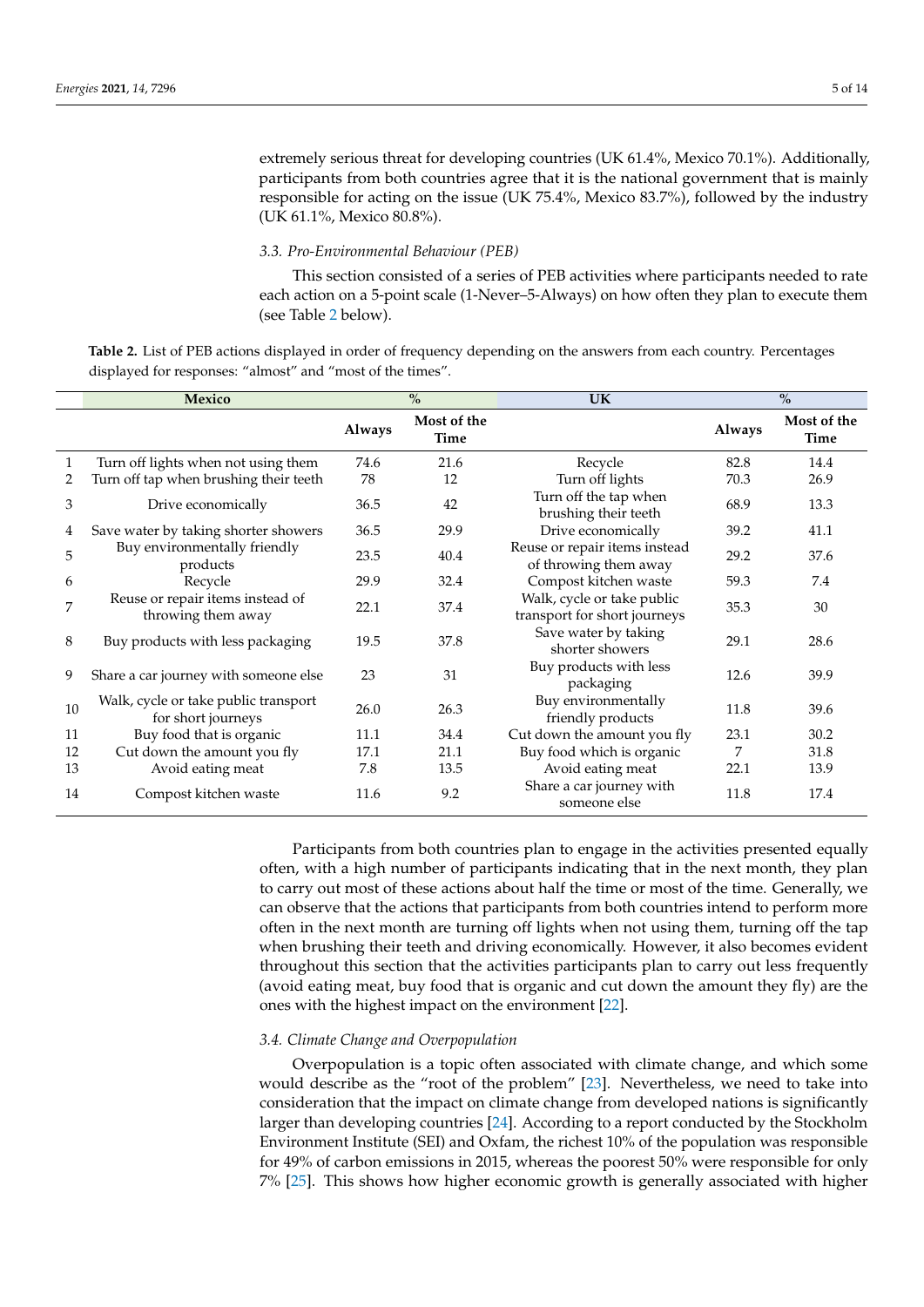emissions [\[26\]](#page-13-14). This "inequality in emissions" requires to be acknowledged when referring to overpopulation as one of the main causes of climate change.

Several articles affirm that the single most effective measure an individual in the developed world could take to cut their carbon emissions over the long term could be having smaller families or "one fewer child per family" [\[27\]](#page-13-15). This statement was presented to participants to understand their perception of the impact of overpopulation in climate change and to compare their points of view between countries. Participants were asked to rate their agreement with the statement on a 5-point scale (1—strongly disagree, 5 strongly agree).

Results from the surveys suggest that there is a significant difference between countries,  $t(917) = 6.839$ ,  $p < 0.001$ . Whereas a majority of Mexican participants agree with limiting the number of children per family as a measure to tackle climate change (62.8%), only 46% of the UK participants do so. About one in four (23.5%) of UK respondents and about one in five (19.6%) of Mexico respondents neither agree nor disagree with the statement.

## *3.5. Climate Change Knowledge*

In general, we can state that participants in both countries have a good baseline knowledge of climate change. This section was measured through four questions about climate change and energy sources, where participants were asked to rate if certain fuels contribute to climate change or if a statement was correct or incorrect. However, there is still high uncertainty about the causes of climate change, especially amongst Mexican participants, where numerous "don't know" answers were obtained in the sections on fuels and climate change knowledge.

Participants in both countries were aware that burning oil produces  $CO<sub>2</sub>$ , which shows that most participants understand the role of fossil fuels in climate change. However, there was still a relatively large percentage of participants answering "don't know" (UK 6.4%, Mexico 11.7%).

Most of the participants are not aware that nuclear energy plants do not produce  $CO<sub>2</sub>$ during their operation. Answers were divided, but a high number of participants answered that they do so (UK 29.7%, Mexico 38%). Again, uncertainty was high, with 32.8% in the UK and 33.6% in Mexico answering, "don't know".

#### *3.6. Perceptions of Green Ammonia Technologies*

#### 3.6.1. First Associations

The first question about this topic was displayed at the beginning of the survey, straight after the demographics section, and asked participants to list the first thoughts or images that come to mind when hearing the term "ammonia". No previous information about the chemical was given to participants. When examining both samples together, most of the participants (18.4%) answered with a single broad concept such as "chemical" or "chemical compound/substance" that does not have specific negative or positive connotations. However, 17.4% of the whole sample mentioned words that reflect a more negative opinion about ammonia, referring to it as "poison", "toxic", "corrosive" or "acid". A further 8.6% used the words "dangerous", "not safe" or "bad for humans" to describe their associations with ammonia. An interesting observation was that the association with "killing", "bomb" and "death" also came up, although in a low number of participants (1.4%).

If we look at the data from each country separately, several differences between them were found. The results show that for the UK sample, the most popular answer was associated with smell (23.2%). This was followed by mentions of urine/manure (15.1%) and cleaning products (13.7%). The odour was only mentioned by 7.1% of participants from Mexico. In Mexico, the most mentioned associations were "poison", "toxic" or "acid" (25.2%), followed by "chemical" (22.6%) and "cleaning products" (16.5%).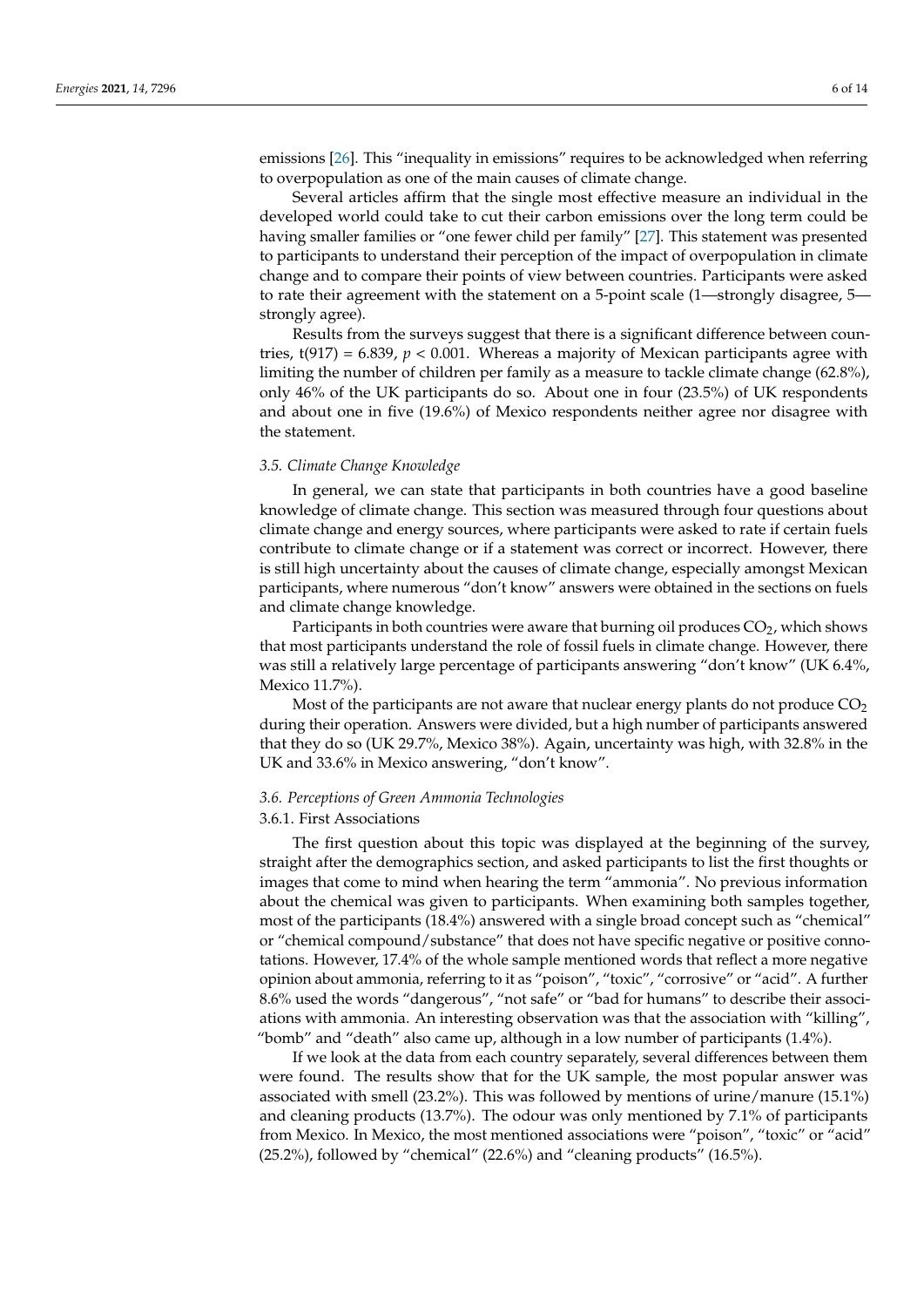At a later stage in the survey, participants were given an infographic and a text explaining what ammonia is, how it is currently being produced and then the concept of explaining what ammonia is, now it is currently being prod[uce](#page-6-0)d a[nd](#page-6-1) then the concept or green ammonia was introduced in simple terms (see Figure[s 1](#page-6-0) and [2](#page-6-1)).

# Please read the following information carefully:

<span id="page-6-0"></span>Traditionally, fossil fuels have been used to rapidly match electricity supply with demand. By burning fossil fuels (fuels containing carbon), cutting down rainforests and farming livestock, humans are increasingly influencing the climate and the earth's temperature, causing what we know as global warming.

This is why the need for a carbon-free fuel. But this is not easy, currently, just a few fuels exist with no carbon (i.e. hydrazine, hydrogen sulphide, ammonium nitrate, ammonia etc.). Research indicates that amongst these, hydrogen and ammonia are the simplest and most promising. Hydrogen is an excellent zero-carbon fuel to help reduce greenhouse gas emissions. However, due to its chemical composition, shipment for long distances and storage for long times present a lot of challenges. Another way to use hydrogen is through ammonia.

<span id="page-6-1"></span>

**Figure 1.** Text presented to participants. **Figure 1.** Text presented to participants. **Figure 1.** Text presented to participants.

**Figure 2.** Infographic presented to participants. **Figure 2. Figure 2.** Infographic presented to participants. Infographic presented to participants.

By following this explanation, a second open-ended question was asked: "Please tell us what thoughts or images came to mind when reading this information about green ammonia?". The results from this question show a change in perception about ammonia. The majority of respondents in both countries (Mexico 30.2%, UK 39.5%) answered with positive comments about this technology using words such as "promising", "beneficial", "amazing", "great idea" and "excellent option". Following these answers, the most common response for Mexico and the UK was related to a novel concept (Mexico 18.7%, UK 8.4%).

After presenting the infographic, participants were asked to rate on a 7-point scale (from 1—extremely negative to 7—extremely positive) how they feel about green ammonia in general. Responses from both countries were similar with no significant difference,  $t(912) = 1.891$ ,  $p = 0.059$ , with a majority of the answers being positive, (UK M = 5.63)  $SD = 1.08$ ; Mexico M = 5.77  $SD = 1.10$ ). However, participants from Mexico felt slightly more positive about the technology (87.7%) than participants from the UK (82.9%)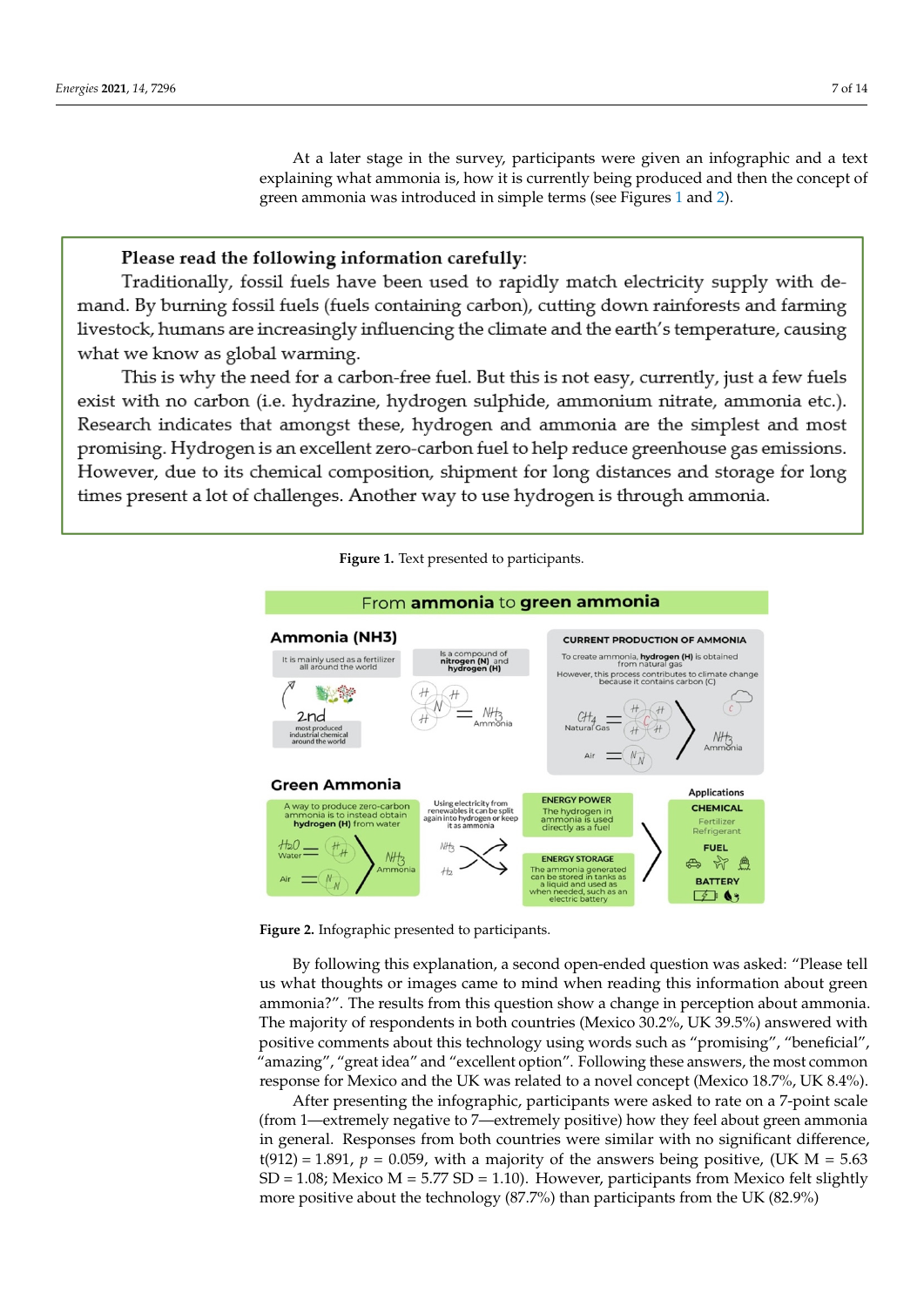### 3.6.2. Risks and Benefits

Once the information about green ammonia was given to participants and their first perception of the technology was recorded, a list of possible benefits and risks was presented in order for them to rate how positive or worried they felt about these, respectively.

First, four benefits (see Table [3\)](#page-7-0) were presented where participants were asked to rate them on a 5-point scale from 1—not at all positive to 5—extremely positive. The results confirm a similar pattern in the two countries. The benefit participants feel most positive about is the zero-carbon property of this fuel (UK  $M = 4.25$ , SD = 0.82, Mexico 4.35  $SD = 0.79$ ), followed by using animal waste to produce energy (UK:  $M = 4.12 SD = 0.82$ , Mexico  $M = 4.30$  SD = 0.76) and the established infrastructure (UK:  $M = 4.05$  SD = 0.92, Mexico  $M = 4.13$  SD = 0.84). For both countries, the least favourite benefit was the penetrating smell to detect a gas leak (UK:  $M = 3.67$  SD = 0.84, Mexico  $M = 3.98$  SD = 0.85), with UK participants being less positive than Mexican participants.

<span id="page-7-0"></span>**Table 3.** Mean response for benefits about green ammonia. How positive do you feel about the following benefits . . . . The responses were coded as follows: 1—Not at all positive, 2—Not very positive, 3—Somewhat positive, 4—very positive, 5—extremely positive.

| Benefit                                                                                                                       | Mexico |                 | UK   |                 | t-Test, Two-Tailed <sup>2</sup> |
|-------------------------------------------------------------------------------------------------------------------------------|--------|-----------------|------|-----------------|---------------------------------|
|                                                                                                                               | Mean   | SD <sup>1</sup> | Mean | SD <sup>1</sup> |                                 |
| When ammonia is used to generate energy, it is<br>converted into water and air so it would not<br>contaminate the environment | 4.35   | 0.79            | 4.25 | 0.82            | $t(870) = 1.65, p = 0.099$      |
| Infrastructure to use ammonia is already in place<br>around the world                                                         | 4.13   | 0.84            | 4.05 | 0.92            | $t(818) = 1.28, p = 0.199$      |
| The penetrating smell of ammonia is a useful way to<br>detect any gas leak                                                    | 3.98   | 0.85            | 3.67 | 0.84            | $t(875) = 5.13, p = 0.000$      |
| Animal waste, which contains ammonia, could be<br>utilised to create energy instead of polluting soil<br>and water            | 4.30   | 0.76            | 4.12 | 0.82            | $t(881) = 3.38, p = 0.001$      |

<sup>1</sup> SD = Standard Deviation.<sup>2</sup> Bonferroni correction to  $p \le 0.012$ .

Second, five risks (see Table [4\)](#page-8-0) were presented where participants were asked to indicate on a 5-point scale how worried they were about these risks (scale ranged from 1 not at all worried to 5—extremely worried). The perceptions of risk associated with green ammonia were different in the two countries. For UK participants, the main worry was about possible NOx emissions if ammonia is not burned properly  $(M = 3.55, SD = 0.79)$ , whereas, in Mexico, their main concern was about the intensive water use of the technology  $(M = 3.86, SD = 0.93)$ . The second highest worry in the UK was the toxicity of the gas when inhaled ( $M = 3.32$ ,  $SD = 0.89$ ), while Mexican participants opted for NOx emissions  $(M = 3.82, SD = 0.81)$ . These were followed by water intensity  $(M = 3.04, SD = 0.99)$  for the UK and toxicity of the gas for Mexico ( $M = 3.64$ , SD = 0.88). Interestingly, the possible increase in electricity prices seems not to be a main worry for neither of the countries (UK  $M = 2.98$ , SD = 0.89) (Mexico  $M = 3.63$ , SD = 0.85). Even though smell came at the bottom of the benefits as the least positive characteristics of the technology, for concerns, the unpleasant smell came as the least of the worries for both Mexico ( $M = 3.14$  SD = 1.10) and the UK ( $M = 2.79$ , SD = 1.03).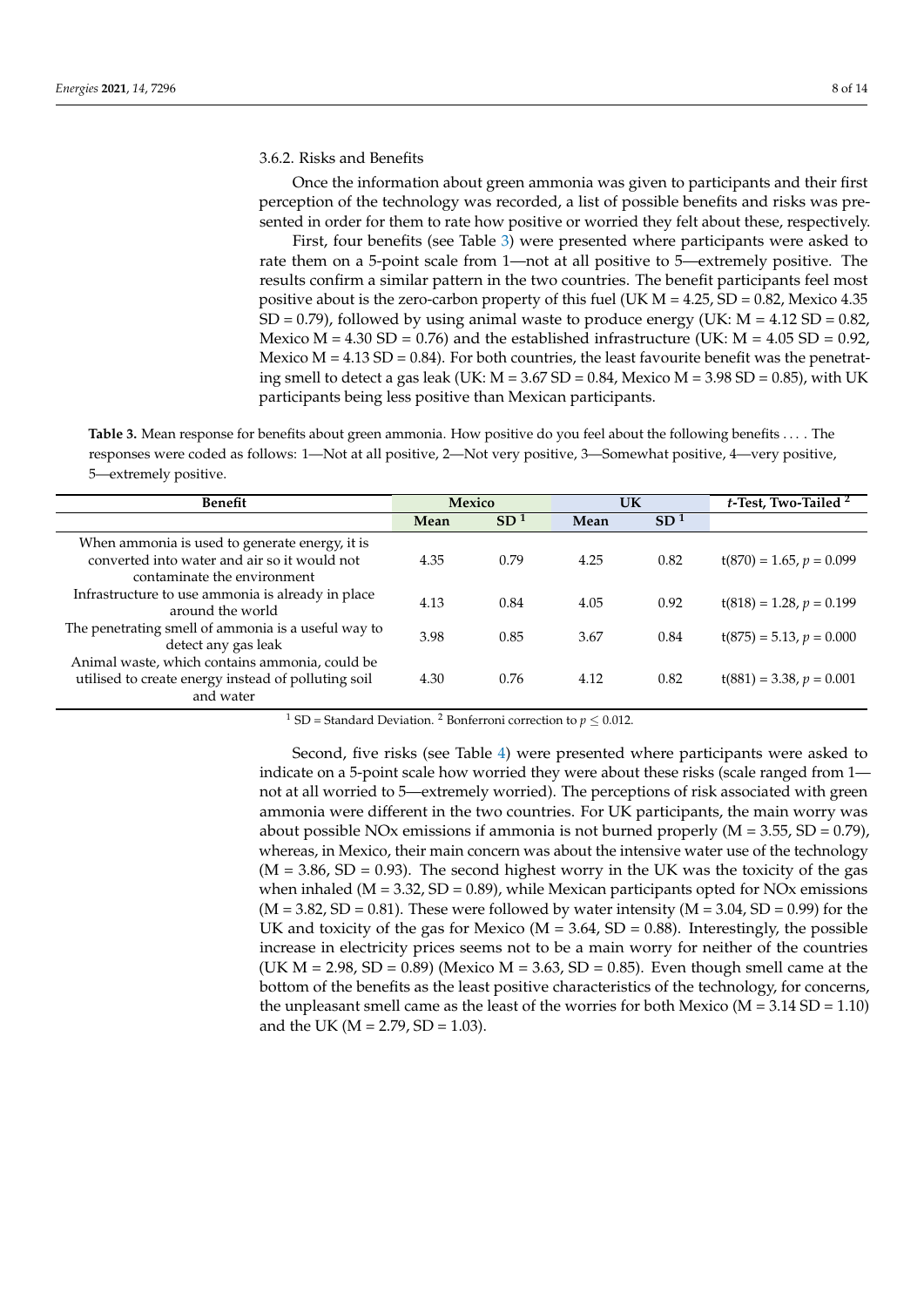<span id="page-8-0"></span>Table 4. Mean response for risks about green ammonia. To what extent do you feel worried about the following risks .... The responses were coded as follows: 1—Not at all worried, 2—Not very worried, 3—Somewhat worried, 4—very worried, 5—extremely worried.

| <b>Risk</b>                                                                                           | Mexico |           | UK   |           | t-Test, Two-Tailed <sup>1</sup> |  |
|-------------------------------------------------------------------------------------------------------|--------|-----------|------|-----------|---------------------------------|--|
|                                                                                                       | Mean   | <b>SD</b> | Mean | <b>SD</b> |                                 |  |
| Ammonia is a toxic gas that when inhaled in large<br>concentrations can cause burns in eyes and mouth | 3.64   | 0.88      | 3.32 | 0.89      | $t(887) = 5.24, p = 0.000$      |  |
| As a fuel, if ammonia is not burned properly, NOx                                                     |        |           |      |           |                                 |  |
| particles (a type of greenhouse gas) can bereleased,                                                  | 3.82   | 0.81      | 3.55 | 0.79      | $t(875) = 4.84, p = 0.000$      |  |
| contributing to climate change                                                                        |        |           |      |           |                                 |  |
| Ammonia technology to store and generate energy                                                       |        |           |      |           |                                 |  |
| would need large investments to commercialise,                                                        | 3.63   | 0.85      | 2.98 | 0.89      | $t(743.45) = 4.87, p = 0.000$   |  |
| this might imply higher prices in electricity                                                         |        |           |      |           |                                 |  |
| Ammonia has a very unpleasant smell                                                                   | 3.14   | 1.10      | 2.79 | 1.03      | $t(888) = 4.69, p = 0.000$      |  |
| Ammonia technology is water-intensive so it                                                           |        |           |      |           |                                 |  |
| would need to be developed in areas with easy                                                         | 3.86   | 0.93      | 3.04 | 0.99      | $t(869) = 12.20, p = 0.000$     |  |
| access towater                                                                                        |        |           |      |           |                                 |  |

<sup>1</sup> Bonferroni correction to  $p \leq 0.01$ .

Following the list of risks, participants were asked to rate on a 5-point scale how acceptable or unacceptable in general the risks of green ammonia are (1—very unacceptable to 5—very acceptable). The results were similar to previous findings with a significant difference between countries,  $t(904) = -3.662$ ,  $p < 0.001$ , showing that Mexican participants consider the risks to be less acceptable than UK participants (UK:  $M = 3.59$ , SD = 0.73, Mexico:  $M = 3.40$  SD = 0.74). Both participants from Mexico and the UK agreed that the benefits outweigh the risks (UK 45.3%, Mexico 47.8%); nevertheless, there is still a considerable percentage in both countries that believe the contrary (UK 15.8%, Mexico 17.4%).

#### *3.7. Ammonia in Their Country*

This final section of the survey focused on how acceptable participants thought it would be to implement green ammonia technologies in their country and who they would trust to regulate it. The first question in this section was: "Would you support or oppose the use and development of green ammonia technologies in your country as a way to reduce carbon emissions?*"* The results indicate similar answers between countries without a significant difference, t(913) =  $-0.725$ ,  $p = 0.468$ . The majority of participants in the UK and Mexico strongly support (UK 28%, Mexico 26.2%) or somewhat support (UK 44.9%, Mexico 49.6%) the development of this technology in their country (UK M = 3.97  $SD = 0.81$ ) (Mexico M = 3.93 SD = 0.89). Results were coded as follows: 1—Strongly oppose, 2—Somewhat oppose 3—Neither support nor oppose, 4—Somewhat support, 5—Strongly support. The negative results indicating a strong or somewhat opposition were very low, only representing 3.1% for the UK and 7.4% for Mexico.

Next, participants were asked: "How feasible do you think the development of this kind of projects (e.g., ammonia technologies) might be in your country?" Most of the participants in the UK perceive this technology to be definitely or probably feasible (64.1%), followed by 30.8% who are not sure and 5.1% considering it is probably or definitely not feasible. Views in Mexico appear to be divided. While 36.9% consider the technology definitely or probably feasible, almost the same percentage (33.5%) consider it probably or definitely not feasible. A high number of participants from Mexico are "not sure" about the feasibility of the technology (29.6%).

A different perspective about the technology is also observed in the question: "If we use this technology in the UK/Mexico, who would you trust to regulate it?" The participants were asked to choose between four options: government, industry, both or none. For participants from the UK, the most trustworthy institution to regulate this technology is a combination between government and industry (43.8%); whereas, for participants from Mexico, the industry was their first option with 44.6%.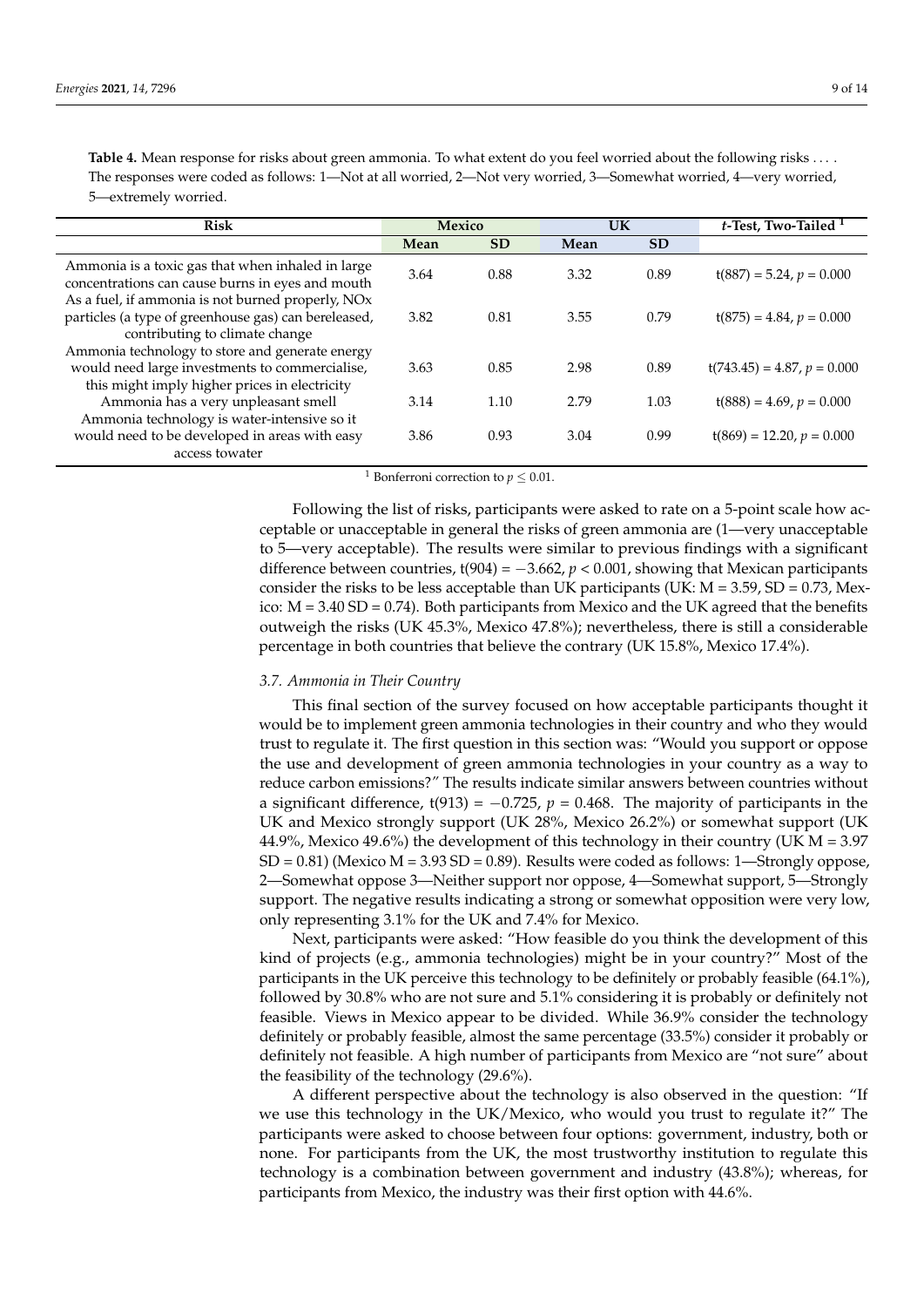By considering the results obtained previously, further analysis was performed to understand the relationship between trust and support from green ammonia technologies. A regression established a significant relationship between these two variables, indicating that trust in government predicts support for green ammonia technologies in both countries: Mexico, F (3557) = 15.265, *p* < 0.001; UK, F (3350) = 5.509, *p* < 0.001. For the UK, trust in at least one of the institutions (government or industry) also predicts support for green ammonia technologies.

# *3.8. The Role of Demographics and Climate Change Risk Perception in Support for Green Ammonia Technologies*

Further analysis was performed to determine the factors in public support for green ammonia energy technologies. The results from a series of linear regressions indicate that climate change worry, climate change threat and perception of risks and benefits each separately and significantly predict support for green ammonia technologies in most cases (see Supplementary S3).

Subsequently, a multiple regression analysis was run, including climate worry, climate change threat, and perceived risks and benefits. The multiple regression model significantly predicted support for green ammonia technologies in both countries, Mexico, F (3552) = 68.46, *p* = < 0.001 and UK, F (3342) = 31.11, *p* = < 0.001, and could explain 27.1% and 21.4% of the variance, respectively.

Interestingly, when including the three climate change related variables, results indicate that the perception of risks and benefits mediate the association between climate change worry/threat and support. This indicates that support for this type of technology highly depends on the way participants perceive the benefits and the risks of implementing green ammonia as a fuel or for storage in their countries.

To conclude, a final multiple regression was performed, including all sociodemographic and climate change related variables. The multiple regression model significantly predicted support for green ammonia technologies for both countries, Mexico, F (8467) = 23.568, *p* = < 0.001, UK, F (8270) = 9.804, *p* = < 0.001. All variables accounted for 27.5% (Mexico) and 20.3% (UK) of the variation in support, which is only marginally more than the variance explained by climate worry, the climate change threat and perceived risks and benefits. Table [5](#page-9-0) also shows that controlling for socio-demographics only slightly alters the associations of the psychological factors in the acceptability of green ammonia technologies. When considering all variables, only gender, political orientation (only for Mexico), the climate change threat (only for UK) and perception of risk and benefits suggested a significant relationship with support for green ammonia technologies, as displayed in Table [5.](#page-9-0)

|                          |                                         | Mexico    |           |        | UK       |           |       |
|--------------------------|-----------------------------------------|-----------|-----------|--------|----------|-----------|-------|
|                          | <b>Independent Variables</b>            | B         | <b>SE</b> | p      | B        | <b>SE</b> | p     |
|                          | Gender $1$                              | $-0.0150$ | 0.070     | $\ast$ | $-0.341$ | 0.094     | ***   |
|                          | Age                                     | $-0.042$  | 0.034     | n.s.   | $-0.017$ | 0.039     | n.s.  |
| Socio-                   | Working Status (Unemployed)             |           |           |        |          |           |       |
| demographic<br>variables | Employed                                | $-0.075$  | 0.153     | n.s    | 0.028    | 0.194     | n.s.  |
|                          | Student                                 | $-0.073$  | 0.184     | n.s.   | 0.051    | 0.224     | n.s.  |
|                          | Political Orientation                   | 0.053     | 0.016     | $***$  | 0.011    | 0.021     | n.s.  |
| Climate                  | Climate change worry                    | 0.067     | 0.055     | n.s.   | 0.075    | 0.065     | n.s.  |
| Change                   | Climate change threat <sup>2</sup>      | 0.068     | 0.066     | n.s.   | 0.170    | 0.082     | *     |
| Variables                | Risk and benefits of ammonia<br>systems | 0.572     | 0.046     | ***    | 0.367    | 0.061     | $***$ |
|                          | $R^2$                                   | 0.288     |           |        | 0.226    |           |       |
|                          | Adj. $R^2$                              | 0.275     |           |        | 0.203    |           |       |

<span id="page-9-0"></span>**Table 5.** Linear regression analysis of support for green ammonia technologies (sociodemographic and climate change variables) (Unstandardised regression coefficients (B) and standard errors (SE). n.s. (non-significant). *p* < 0.05 \*, *p* < 0.001 \*\*\*).

<sup>1</sup> Gender coded as: 0 (Male), 1 (Female); <sup>2</sup> (you and your family, your country, developing country and developed countries).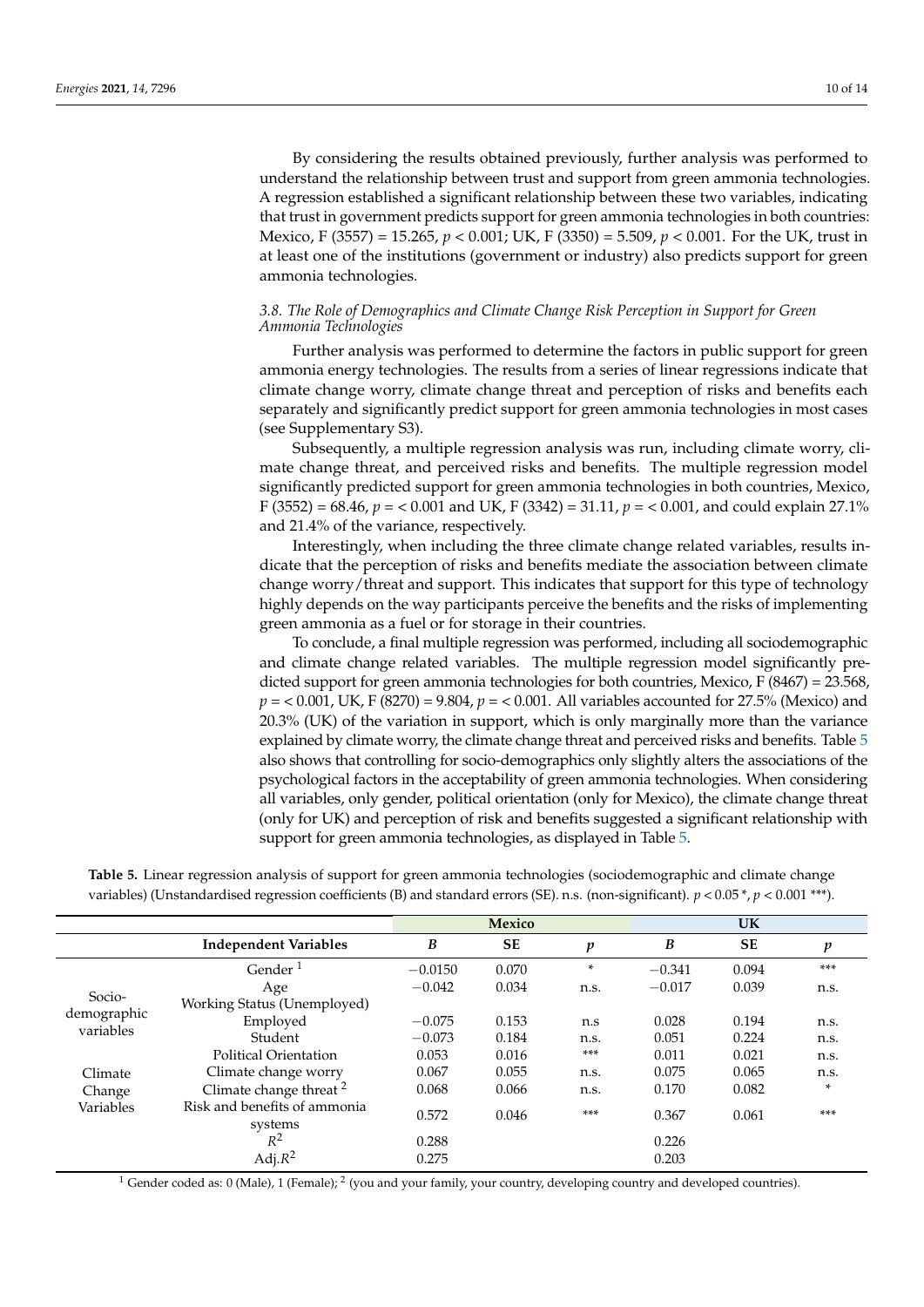# **4. Discussion**

This study explored perceptions of several topics related to climate change and green ammonia in both Mexico and the UK. The results obtained for the first block of questions are in line with our initial hypotheses about the existing concern around climate change in the two countries. The respondents from both Mexico and the UK believe the climate to be changing, feeling deep concern about this topic and stating that climate change is caused entirely or mainly by human activity. When analysing the impact of climate change, the results indicate that the UK sample has a lower risk perception for themselves and their country than the Mexican sample. However, both countries perceive climate change as a very or extremely serious threat to developing countries. Additionally, both countries agreed that it is the national government the main responsible for acting on this issue, followed by the industry.

With regards to climate change understanding, we can conclude that, in general, there is a good baseline knowledge around this topic. However, there is still high uncertainty around which fuels contribute to climate change. Interestingly the data suggest that for both samples, the fuel that people have more doubts about is hydrogen, which is extremely important for this research as ammonia fuel is based mainly on hydrogen. Thus, this implies that if the technology is presented to laypeople, a majority might not consider hydrogen as carbon-free.

The main objective of this research was to understand and first analyse associations with green ammonia to produce and store energy. Participants' perception of the technology was surprisingly positive, describing it as "promising", "beneficial" and a "great idea". This was also evident when most of them affirmed feeling extremely, moderately or slightly positive about the technology. In general, we noticed that the Mexican sample seems to have a more positive perspective on the technology and seems more confident about the benefits; nevertheless, this country is also more worried about the risks than the UK, indicating more extreme perceptions for both—risks and benefits.

Trust was one of the results with higher contrast between countries: whereas the Mexican sample trusts the industry to develop this technology, the UK sample would rely on both government and industry. Research shows that government and parliament are some of the institutions least trusted in the UK [\[28\]](#page-13-16). Additionally, Edelman Trust Barometer Report (2020) indicates that with regards to technology, the UK tends to perceive the industry as "essentially self-serving and just acting in their best interests" [\[29\]](#page-13-17). This might explain the results obtained from the sample in the UK. On the other hand, in Mexico, the government in power has on various occasions pronounced itself against renewable energy. Before the survey was distributed, Andres Manuel Lopez Obrador (Mexican President) announced his support for fossil fuel-derived power generation and a reduction in the budget for all green energy technologies [\[30\]](#page-13-18). This context in the country may explain the low trust from participants in the Mexican government to develop green ammonia energy technologies.

When exploring further the association between the climate change related variables and green ammonia support, we observed that support for this technology highly depends on the way participants perceive the benefits and the risks of implementing green ammonia as a fuel or for storage in their countries.

When examining trust linked to support for green ammonia, we found that when participants do not trust any institution (government or industry), the support for this technology is considerably low.

In terms of demographics, men are more likely to support the technology in both countries. These results go in line with different studies from previous years in the UK. According to Devine-Wright (2007), women are more likely to support new renewable energy development in general terms [\[31\]](#page-13-19). However, when it comes to specific renewable technologies, women are less likely to support them (e.g., wind farms, nuclear energy, carbon capture and storage) [\[32\]](#page-13-20).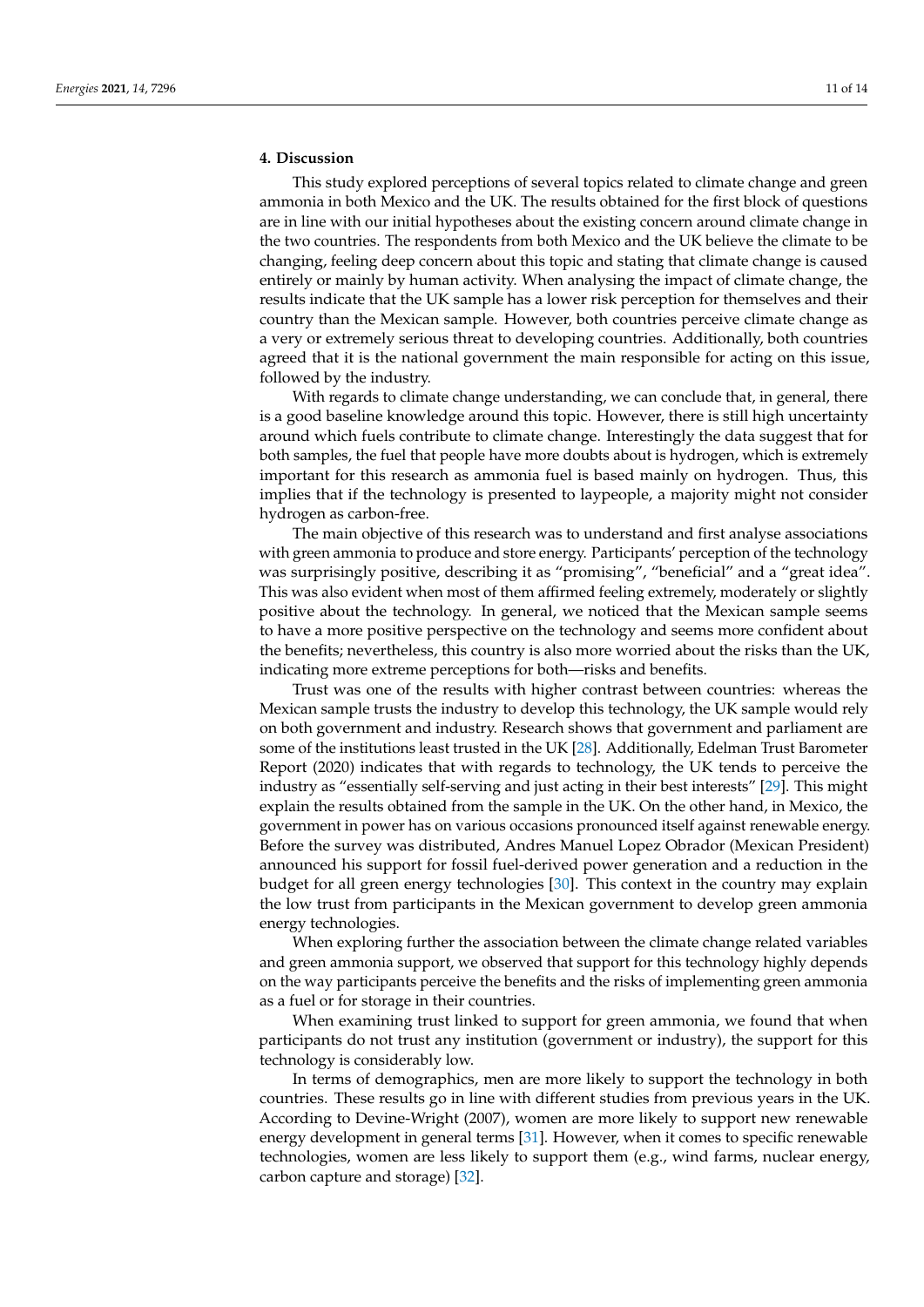Additionally, results suggest an association between political orientation and support for green ammonia technologies amongst Mexican participants; respondents leaning more to right-wing parties are more likely to support this type of technology. This result reinforces the previous statement about the current situation of the Mexican government (left-wing), where the energy strategy is focused on boosting hydrocarbon fuels in order to support the national oil production.

#### **5. Conclusions**

It is a reality that green ammonia interest and investment are increasing worldwide; countries are adopting this technology as a measure to tackle GHG emissions. As renewable energy technologies keep growing, the need to store and transport excess energy follows the same path, transforming green ammonia into the essential means to store and carry energy. Even though several barriers have to be overcome in the next coming years from a technical perspective, acceptance from the public will be a key aspect for full implementation. This study represents the first step into a comprehensive vision for the deployment of green ammonia as a fuel.

As we can observe from the results, perceptions of green ammonia are positive overall, perceiving the technology as "promising" and "beneficial". However, it is extremely important to continue with this type of study considering the general public at all stages of technology development. Research reveals that perspectives from members of the general public uncover problems, issues and solutions that sometimes are missed by experts. Additionally, effective public participation leads to better results, for instance, reducing the probability of error [\[33\]](#page-13-21).

Even though this research indicates positive outcomes, we need to remember that it is also highly dependent on the perception of risks and benefits, as well as on the trust of at least one institution (government or industry). Lack of trust in stakeholders may increase the public's perception of risks and, therefore, decrease the recognition of the benefits, even to a point where the purpose of technology is no longer acknowledged [\[34\]](#page-13-22).

Therefore, technological responsibility requires a new public standard of accountability, "to establish the needs of the future within the present"—Groves, 2016 [\[35\]](#page-13-23). The next step of innovation is not only to consider technical aspects but to recognise the importance of a joint effort between key players and formulate an ethics of care for the future, where a comprehensive vision is in line with moral reasoning, taking into account both public and stakeholders.

#### **6. Limitations**

There are some limitations to this study that need to be addressed in future research. First, the survey was distributed online (mainly on social media), which means that the sample was self-selected. This was reinforced by participants being recruited by snowball sampling, which possibly caused people to share the survey with most people their own age. Additionally, the recruitment process started with the researcher distributing the survey to colleges and then passing it on to friends and then other people, which might explain a large number of participants in both countries between ages 25–34 years (age of the researcher).

Regarding the survey, both samples were not representative of their country, so it is important to consider that the results may not be representative of the whole population. Therefore, additional research with a larger sample should be carried out to obtain more representative data. Moreover, we were able to compare the UK data to other previous surveys and thus explore to what extent the current sample is similar or not to findings in more national surveys (on key perceptions such as climate change); however, this was not possible for the Mexican sample because there is a lack of national surveys on these topics.

Furthermore, perceptions of green ammonia must be interpreted cautiously because of the novelty of the technology and a lack of theoretical research. Public perceptions are highly dependent on how much and what type of information is provided to participants.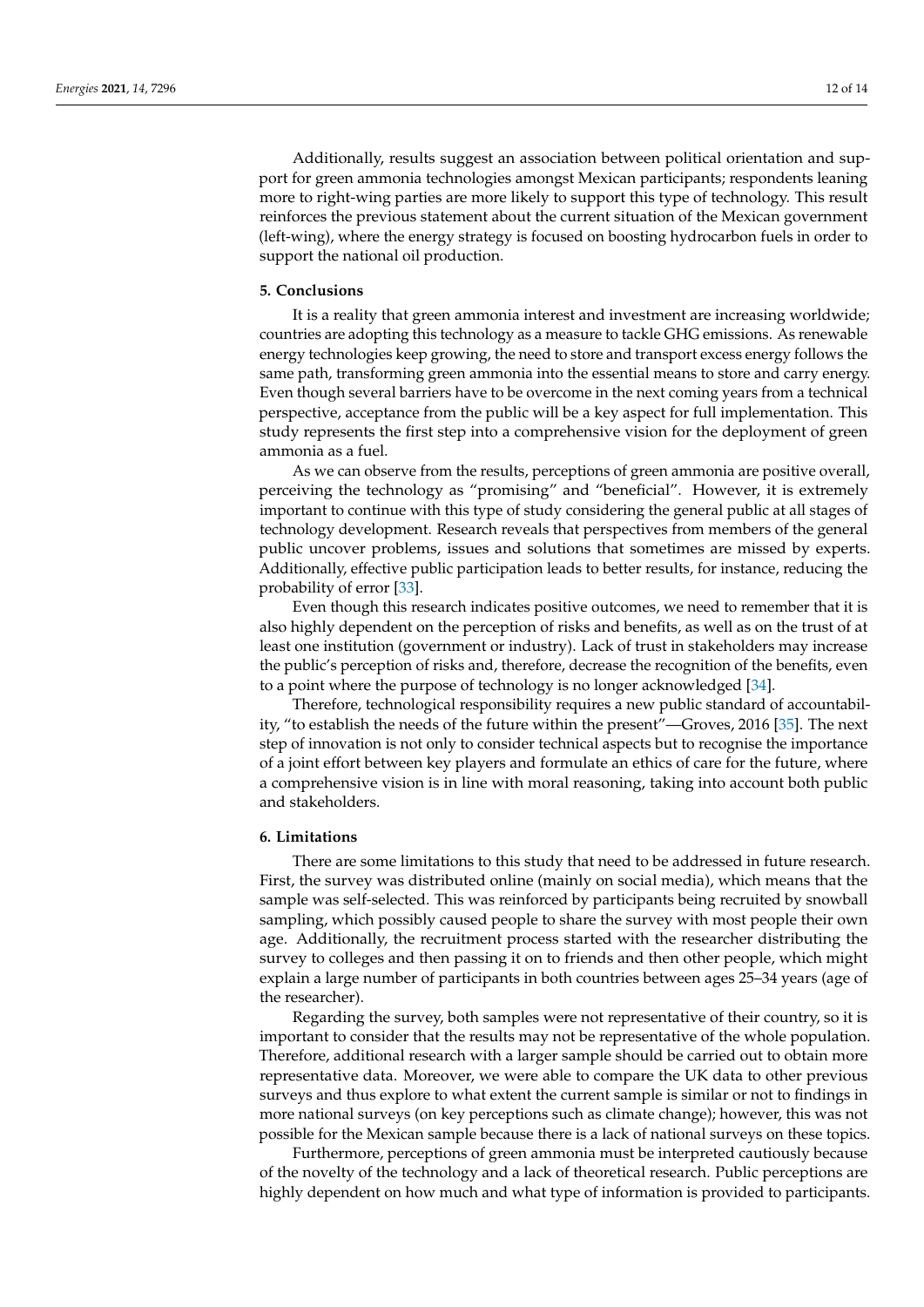Finally, the national and international context must also be carefully considered when analysing the data. When the survey was distributed, there was a lockdown in place due to COVID-19 in both countries, which might have influenced the answer for some of the questions, especially for PEB. This situation might have mainly impacted people's concern about climate change and even the severity of the topic.

Moreover, a couple of months after the survey was released, an explosion of ammonium nitrate in Lebanon took place with extensive international coverage in the media. Although the technology presented in this survey is different from the chemical that caused the explosion in Beirut, the public perception could have been impacted, and the support for green ammonia could have changed. Therefore, additional research should be carried out to determine the positive opinion of green ammonia obtained in the research.

**Supplementary Materials:** The following are available online at [https://www.mdpi.com/article/](https://www.mdpi.com/article/10.3390/en14217296/s1) [10.3390/en14217296/s1,](https://www.mdpi.com/article/10.3390/en14217296/s1) S1: Thesis Research Layout; S2: Full survey questionnaire (English); S3: Demographic variables.

**Author Contributions:** Conceptualization, A.G.-R., C.D. and A.V.-M.; methodology A.G.-R., C.D. and A.V.-M.; software, A.G.-R., C.D. and W.P.; formal analysis, A.G.-R., C.D. and W.P.; investigation, A.G.-R. and C.D. writing—original draft preparation, A.G.-R., C.D., W.P. and A.V.-M., writing review and editing, A.G.-R., C.D., W.P. and A.V.-M.; visualization, A.G.-R.; supervision, C.D., W.P. and A.V.-M. All authors have read and agreed to the published version of the manuscript.

**Funding:** This research was funded by the Consejo Nacional de Ciencia y Tecnología (National Council of Science and Technology), abbreviated CONACYT. Mexico City, Mexico.

**Institutional Review Board Statement:** The study was conducted according to the BPS Guidelines for ethical practices in psychological research. Approved by Cardiff University, School of Psychology, Ethics Committee Approval number: EC.20.04.14.6008R.

**Informed Consent Statement:** Informed consent was obtained from all subjects involved in the study.

Data Availability Statement: Data are available upon request MercadoGuatiRojoA1@cardiff.ac.uk.

**Acknowledgments:** Guati-Rojo, A gratefully acknowledges the support provided by CONACYT, whose scholarship program has allowed her to pursue the Ph.D. degree from which this work was possible.

**Conflicts of Interest:** The authors declare no conflict of interest.

#### **References**

- <span id="page-12-0"></span>1. US EIA. *EIA: International Energy Outlook 2019 Presentation*. 2019. Available online: [https://www.eia.gov/outlooks/ieo/pdf/ieo2](https://www.eia.gov/outlooks/ieo/pdf/ieo2019.pdf) [019.pdf](https://www.eia.gov/outlooks/ieo/pdf/ieo2019.pdf) (accessed on 30 September 2021).
- <span id="page-12-1"></span>2. United Nations Climate Change. The Paris Agreement | UNFCCC. United Nations Framework Convention on Climate Change. 2018. Available online: <https://unfccc.int/process-and-meetings/the-paris-agreement/the-paris-agreement> (accessed on 22 June 2021).
- <span id="page-12-2"></span>3. Yildiz, L. Fossil Fuels. In *Comprehensive Energy Systems*; Elsevier Inc.: Amsterdam, The Netherlands, 2018; Volume 1–5, pp. 521–567.
- <span id="page-12-3"></span>4. IRENA. *Global Energy Transformation: A Roadmap to 2050*; IRENA: Abu Dhabi, United Arab Emirates, 2018.
- <span id="page-12-4"></span>5. British Petroleum. *Energy Outlook 2020 Edition*. 2020. Available online: [https://www.irena.org/publications/2019/Apr/Global](https://www.irena.org/publications/2019/Apr/Global-energy-transformation-A-roadmap-to-2050-2019Edition)[energy-transformation-A-roadmap-to-2050-2019Edition](https://www.irena.org/publications/2019/Apr/Global-energy-transformation-A-roadmap-to-2050-2019Edition) (accessed on 25 September 2021).
- <span id="page-12-5"></span>6. Spector, J. *The 5 Most Promising Long-Duration Storage Technologies Left Standing*. 2020, pp. 4–9. Available online: [https:](https://www.greentechmedia.com/articles/read/most-promising-long-duration-storage-technologies-left-standing) [//www.greentechmedia.com/articles/read/most-promising-long-duration-storage-technologies-left-standing](https://www.greentechmedia.com/articles/read/most-promising-long-duration-storage-technologies-left-standing) (accessed on 20 September 2021).
- <span id="page-12-6"></span>7. IRENA. *Hydrogen: A Renewable Energy Perspective*. 2019. Available online: [https://www.irena.org/publications/2019/Sep/](https://www.irena.org/publications/2019/Sep/Hydrogen-A-renewable-energy-perspective) [Hydrogen-A-renewable-energy-perspective](https://www.irena.org/publications/2019/Sep/Hydrogen-A-renewable-energy-perspective) (accessed on 20 September 2021).
- <span id="page-12-7"></span>8. Ghavam, S.; Vahdati, M.; Wilson, I.A.G.; Styring, P. Sustainable Ammonia Production Processes. *Front. Energy Res.* **2021**, *9*, 34.
- <span id="page-12-8"></span>9. Service, R. Ammonia—A renewable fuel made from sun, air, and water—Could power the globe without carbon. *Science* **2018**. Available online: [https://www.science.org/content/article/ammonia-renewable-fuel-made-sun-air-and-water-could-power](https://www.science.org/content/article/ammonia-renewable-fuel-made-sun-air-and-water-could-power-globe-without-carbon)[globe-without-carbon](https://www.science.org/content/article/ammonia-renewable-fuel-made-sun-air-and-water-could-power-globe-without-carbon) (accessed on 30 September 2021). [\[CrossRef\]](http://doi.org/10.1126/science.aau7489)
- <span id="page-12-9"></span>10. Valera-Medina, A.; Banares-Alcantara, R. *Techno-Economic Challenges of Green Ammonia as an Energy Vector*; Elsevier: Amsterdam, The Netherlands, 2021.